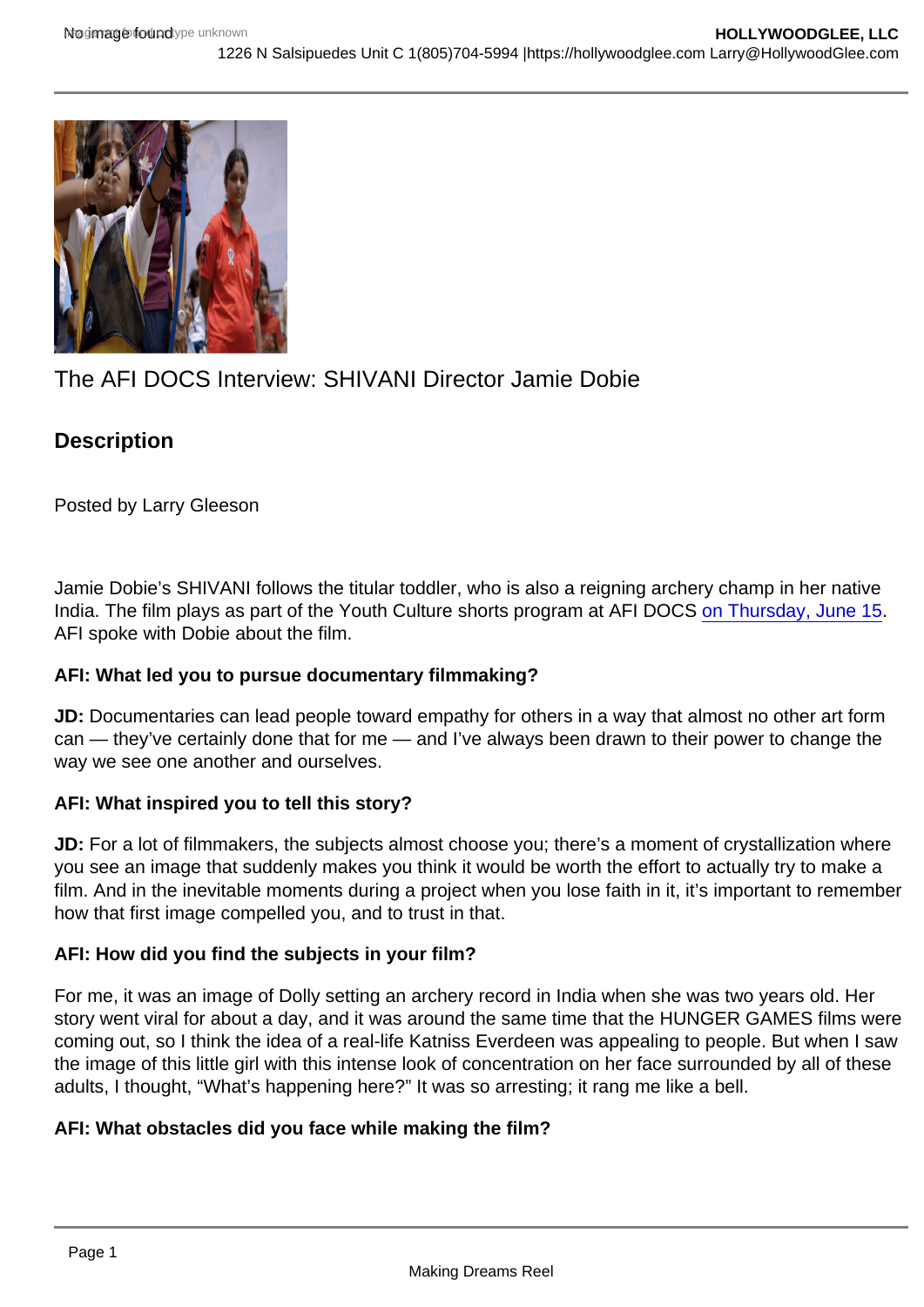**JD:** I was very aware that my main character was a three-year-old who had no agency — and that we were making a film that might eventually have an effect on her own memories of her childhood. For her, this film will be a document of this period of her life, which she might not remember for herself and so, without overstating it, I felt a responsibility to her. That was very weighty for me. It partly informed the style of the film, which is meant to show and not tell, and to simply let life play out in the frame. Dolly did a lot of watching and absorbing of all that was going on around her, and I wanted to create that feeling with the film. We made sure the camera was placed at her eye level, most of the time.

## **AFI: What do you want audiences to walk away with?**

**JD:** Well, I hope you wonder who Dolly and her parents will become as she grows up, now that you have a better sense of the people and pressures in their lives. During Dolly's online viral moment, I was struck by how eager people in the United States, and groups like Lean In, were to use her as symbol of girls' empowerment. But I couldn't help wondering if that narrative had much bearing on her actual life; if her family, her community or even she saw her story in this way. What I found when I visited Dolly and her family wasn't so much a political story as a personal one — a story of loss, grief and identity. And Dolly's symbolic value is very different for her parents than it is to followers of Lean In.

Shivani 1

Image not found or type unknown

We all grow up with some idea of who we want to be; but there are also people in our lives — parents, friends, teachers — who have their own ideas about who we should be, and the inevitable friction between the two produces the people we actually are. In Dolly's case, this friction, or at least some ingredients of it, are beautifully externalized through the many rituals of her life. But it's not a question that's unique to her. I really want to continue to follow her story in another film or two, and I hope the audience will leave with the same curiosity I feel about her life.

## **AFI: Why is Washington, DC, a valuable location for screening your film?**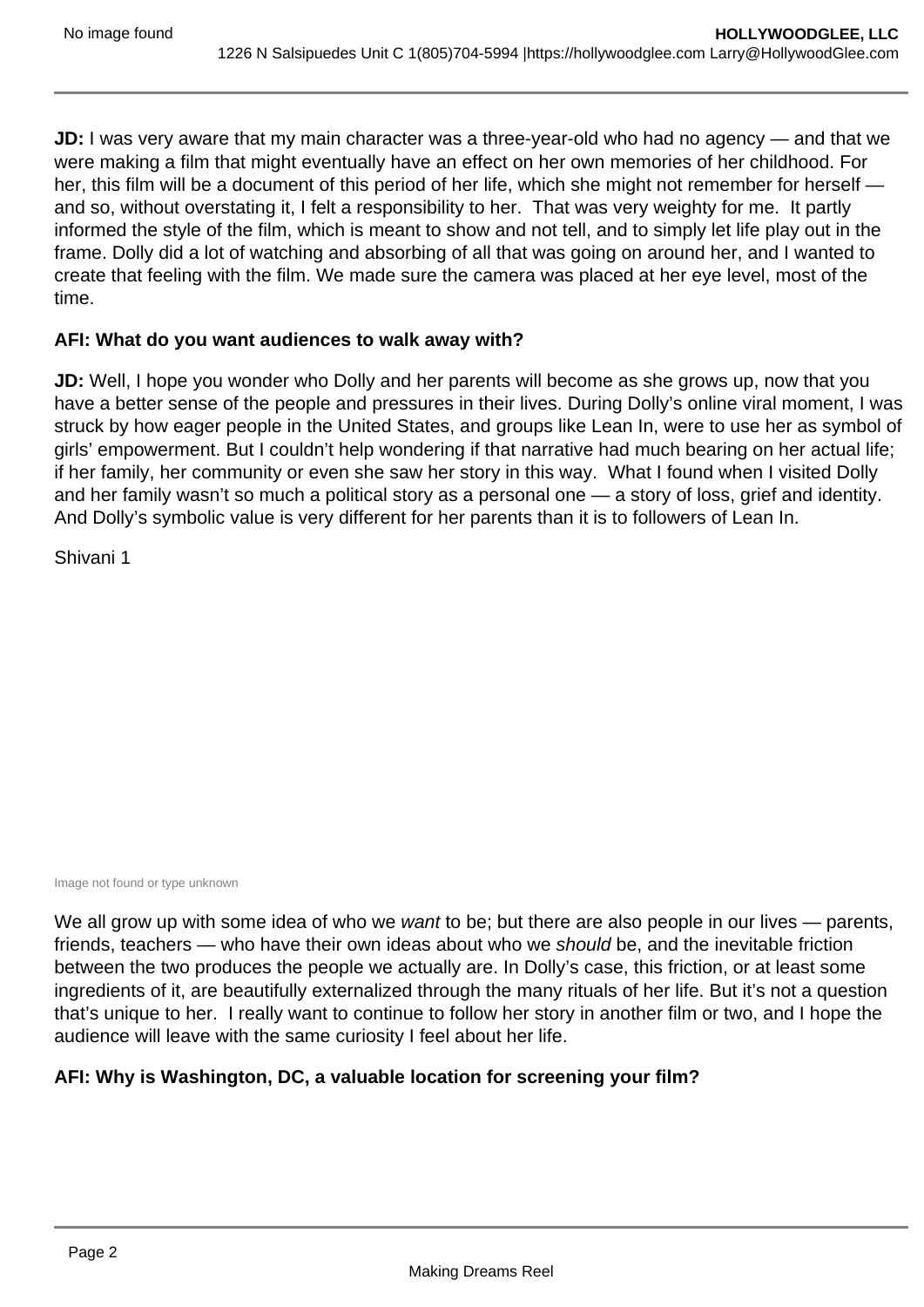**JD:** A large part of my career has been developing and implementing impact campaigns for issuebased documentaries, so in that respect I can say that DC can be a valuable place to screen, if you're aiming to influence policy with your film, since it's the seat of so much political power.

That said, I wanted to make SHIVANI an almost purely observational film, without a policy-related goal of any kind. I don't think every documentary film should have a political purpose, or a measurable outcome, and I also think, frankly, that funders are too focused on this aspect of documentary; the idea that they can know what they're getting, in terms of social effects, when they fund a film. I think it's important to remember that the act of letting an audience into the fine-scale world of another person's life can have a profound effect on its own; it gives you the chance to grow in empathy and understanding, even though those can be hard to describe in particular terms.

In a time when we're so often encouraged to see people in other countries as alien and "other," I think that close observation of other people's lives, especially those that seem superficially different from our own, tends to reveal the profound and subtle aspects of life that everyone shares. And that, with luck, makes the world feel less frightening, and more intelligible.

## **AFI: Why are documentary films important today?**

**JD:** In the era of "alternative facts" and information wars, personal stories have a unique power to cut through the noise and meet people where they are. We all base our decisions around our worldview; and documentary films have the unique power to broaden that worldview.

Do you remember those "Foundation for a Better Life" ads, which paired stock photos, puppets and cartoons with vague, "inspirational" messages? Those always seemed especially tone-deaf to me, because while you might be moved or entertained by fictional characters, it's really not possible to be inspired by them. I love Kermit the Frog, but he'll never inspire me to do anything; he's not real! A good documentary film tells you where you really are — so it always follows you home.



(Source: blog.afi.com)

## **Category**

- 1. #AFI
- 2. #AFIDOCS